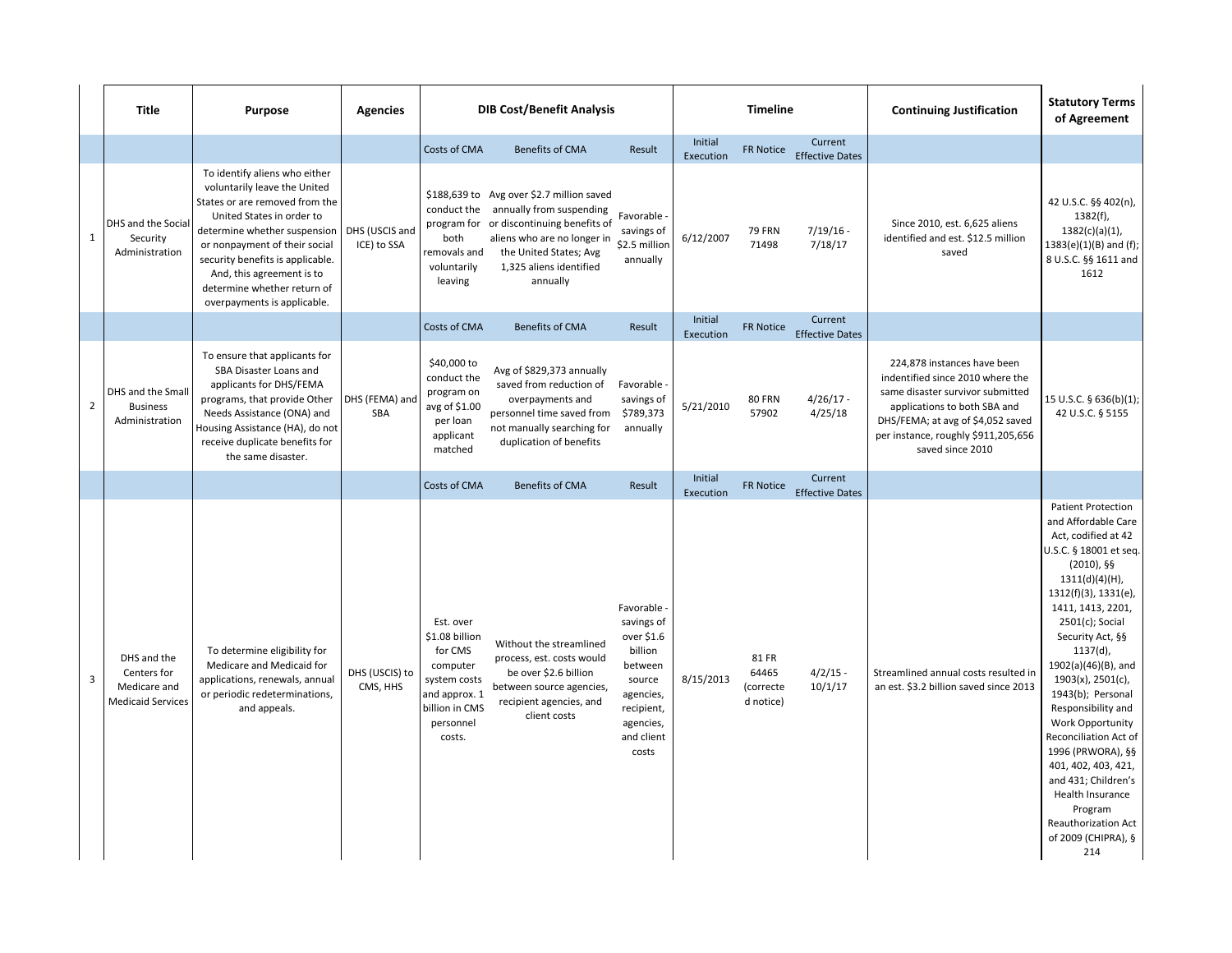|                |                                                                              |                                                                                                                                                                                                    |                              | Costs of CMA                                                                                               | <b>Benefits of CMA</b>                                                                                                                                                                     | Result                                                                                              | Initial<br>Execution | <b>FR Notice</b> | Current<br><b>Effective Dates</b> |                                                                                                                                                                                                                                                                            |                                                                                                                                                                                                                                                                       |
|----------------|------------------------------------------------------------------------------|----------------------------------------------------------------------------------------------------------------------------------------------------------------------------------------------------|------------------------------|------------------------------------------------------------------------------------------------------------|--------------------------------------------------------------------------------------------------------------------------------------------------------------------------------------------|-----------------------------------------------------------------------------------------------------|----------------------|------------------|-----------------------------------|----------------------------------------------------------------------------------------------------------------------------------------------------------------------------------------------------------------------------------------------------------------------------|-----------------------------------------------------------------------------------------------------------------------------------------------------------------------------------------------------------------------------------------------------------------------|
| $\overline{4}$ | DHS and the<br>California<br>Department of<br><b>Social Services</b>         | To determine benefits eligibility<br>for immigrants under<br>Temporary Assistance to Needy<br>Families (TANF) and<br>Supplemental Nutrition<br>Assistance Program (SNAP)<br>administered by CA-DSS | DHS (USCIS) to<br>CA-DSS     | \$449,557 for<br>admin costs<br>and program<br>costs                                                       | Est. saving of \$20.4 million<br>because program faciliates<br>proper reductions, denials,<br>and discontinuances of<br>benefits; avoids \$2 cost of<br>each request submitted<br>manually | Favorable -<br>est. savings<br>of over<br>\$19.9<br>million<br>during the<br>lifespan of<br>program | 5/10/2013            | 80 FR<br>79605   | $1/27/16$ -<br>7/26/17            | Since 2013, est. \$38.05 million saved;<br>DHS continues to focus on equitable<br>savings and ensuring payments to<br>only those properly entitled to<br>receive them.                                                                                                     | <b>Immigration Reform</b><br>and Control Act §<br>121; 42 U.S.C. §<br>1320b-7(a); 42 U.S.C.<br>§ 1320b-7; Personal<br>Responsibility and<br><b>Work Reconciliation</b><br>Act of 1996 § 840                                                                           |
|                |                                                                              |                                                                                                                                                                                                    |                              | Costs of CMA                                                                                               | <b>Benefits of CMA</b>                                                                                                                                                                     | Result                                                                                              | Initial<br>Execution | <b>FR Notice</b> | Current<br><b>Effective Dates</b> |                                                                                                                                                                                                                                                                            |                                                                                                                                                                                                                                                                       |
| 5              | DHS and the<br>California<br>Department of<br><b>Health Care</b><br>Services | To determine benefits eligibility<br>for immigrants under Medicaid<br>Programs administered by CA-<br><b>DHCS</b>                                                                                  | DHS (USCIS) to<br>CA-DHCS    | Between \$6.3<br>and $$7$<br>million<br>annually to<br>run the<br>program                                  | Avg 81,174 yearly<br>unverified results caught,<br>which have resulted in<br>over \$1.3 billion saved<br>annually                                                                          | Favorable<br>est. savings<br>of over \$1<br>billion<br>annually                                     | 6/18/2009            | 81 FRN<br>79512  | $12/8/16$ -<br>6/7/18             | Since 2013, est. \$3.8 billion saved;<br>DHS is required by law to establish an<br>immigration-status system for alien<br>applicants to benefit systems, and to<br>focus on equitable savings and<br>ensuring payments to only those<br>properly entitled to receive them. | <b>Immigration Reform</b><br>and Control Act §<br>121; 42 U.S.C. §<br>1320b-7; California<br>Welfare and<br>Institutions Code §§<br>11104.1, 14007.5,<br>14011.2                                                                                                      |
|                |                                                                              |                                                                                                                                                                                                    |                              | Costs of CMA                                                                                               | <b>Benefits of CMA</b>                                                                                                                                                                     | Result                                                                                              | Initial<br>Execution | <b>FR Notice</b> | Current<br><b>Effective Dates</b> |                                                                                                                                                                                                                                                                            |                                                                                                                                                                                                                                                                       |
| 6              | DHS and the Texas<br>Workforce<br>Commission                                 | To determine benefits eligibility<br>for immigrants under<br><b>Unemployment Compensation</b><br>(UC) administered by TWC                                                                          | DHS (USCIS) to<br><b>TWC</b> | Avg \$82,030<br>annually to<br>run program;<br>Without<br>program,<br>paper costs<br>would be<br>\$741,331 | Data collected from the<br>previous 15 years indicate savings for<br>that the amount of $\frac{1}{2}$ saved<br>annually has varied from<br>\$836,724 to \$4.1 million                      | Favorable<br>2015 was<br>\$1.01<br>million                                                          | 6/8/2009             | 81 FRN<br>79510  | $12/8/16$ -<br>6/7/18             | Total est. savings since the program's<br>inception is over \$59.8 million; DHS<br>DIB will remain focused on equitable<br>savings and ensuring payments to<br>only those properly entitled to<br>receive them.                                                            | <b>Immigration Reform</b><br>and Control Act §<br>121; 42 U.S.C. §<br>1320b-7; Texas Labor<br>Code § 207.043;<br>Illegal Immigration<br>Reform and<br>Immigrant<br>Responsibility Act of<br>1996 (IIRIRA), §<br>642(a), codified at 8<br>U.S.C § 1373(a)              |
|                |                                                                              |                                                                                                                                                                                                    |                              | Costs of CMA                                                                                               | <b>Benefits of CMA</b>                                                                                                                                                                     | Result                                                                                              | Initial<br>Execution | <b>FR Notice</b> | Current<br><b>Effective Dates</b> |                                                                                                                                                                                                                                                                            |                                                                                                                                                                                                                                                                       |
| $\overline{7}$ | DHS and the<br>Massachusetts<br>Division of<br>Unemployment<br>Assistance    | To determine benefits eligibility<br>for immigrants under<br><b>Unemployment Compensation</b><br>(UC) administered by MA-DUA                                                                       | DHS (USCIS) to<br>MA-DUA     | Avg.<br>\$623,670<br>annually to<br>run program                                                            | Avg. \$19.08 million saved<br>from case terminations or<br>recovery of overpayments<br>annually                                                                                            | Favorable<br>over \$18<br>million<br>saved<br>annually                                              | 1/16/2009            | 81 FRN<br>79511  | $12/13/16$ -<br>6/12/18           | In 2014-2015, 3,003 cases were<br>appropriately terminated and 274<br>overpayments were detected. This is<br>on par with past years' success rates.                                                                                                                        | <b>Immigration Reform</b><br>and Control Act §<br>121; 42 U.S.C. 1320b-<br>7; Mass. Gen. Laws<br>ch. 151a §25(h);<br><b>Illegal Immigration</b><br>Reform and<br>Immigrant<br>Responsibility Act of<br>1996 (IIRIRA), §<br>642(a), codified at 8<br>$U.S.C$ § 1373(a) |
|                |                                                                              |                                                                                                                                                                                                    |                              | Costs of CMA                                                                                               | <b>Benefits of CMA</b>                                                                                                                                                                     | Result                                                                                              | Initial<br>Execution | FR Notice        | Current<br><b>Effective Dates</b> |                                                                                                                                                                                                                                                                            |                                                                                                                                                                                                                                                                       |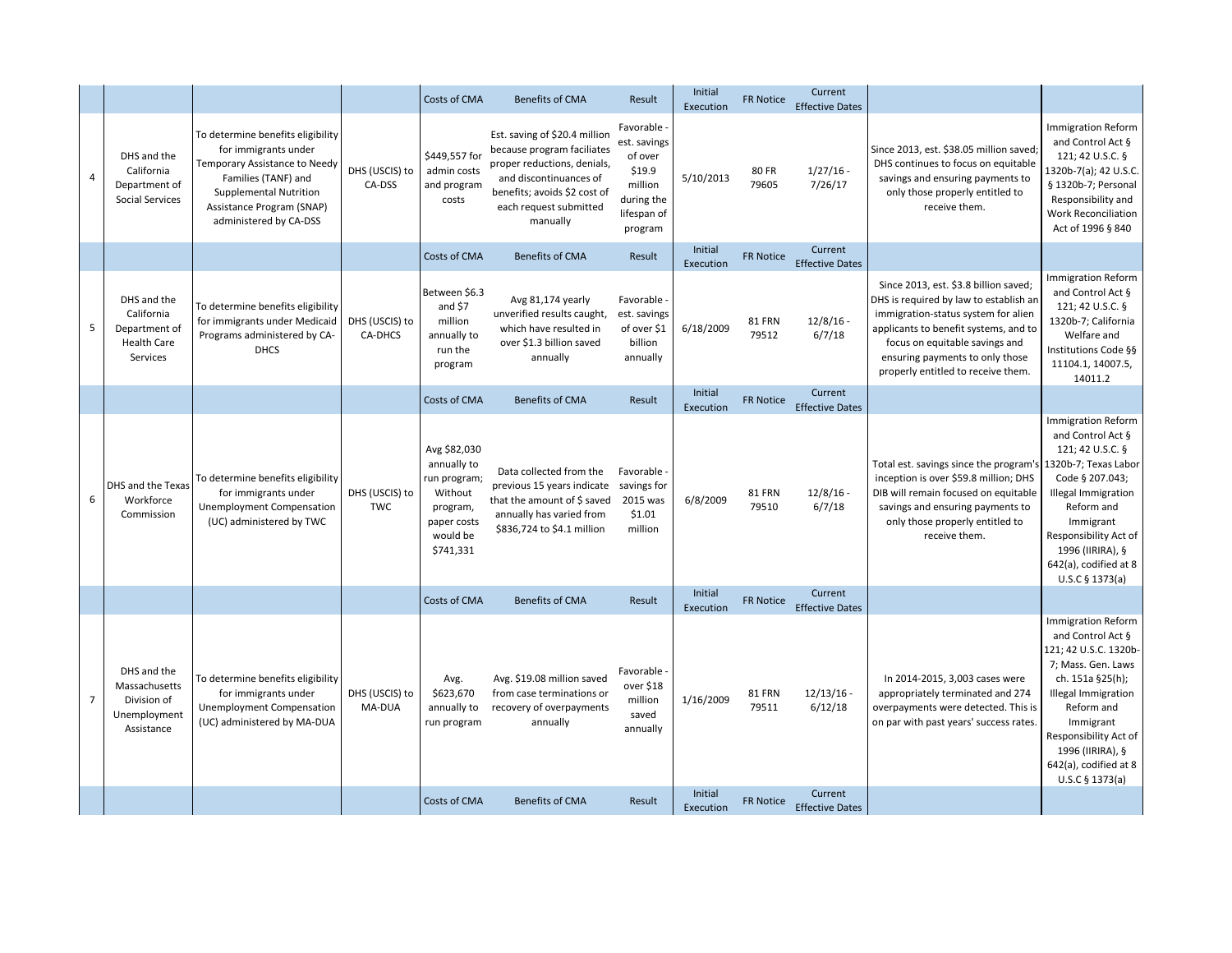| 8  | DHS and the New<br><b>York Department</b><br>of Labor                             | To determine benefits eligibility<br>for immigrants under<br>Unemployment Compensation<br>(UC) administered by NYS-DOL                                        | DHS (USCIS) to<br>NYS-DOL | \$827,661 to<br>run the<br>program<br>annually                                                                  | Avg. \$3,142,958 saved<br>from 586 claims denied as<br>a result of the program last<br>year                                        | Favorable -<br>savings of<br>over \$2.3<br>million<br>annually | 1/16/2009            | 81 FR<br>79509   | $12/29/16$ -<br>6/28/18           | DHS helped NYS realize quantifiable<br>savings by ensuring payments to only<br>those properly entitled to receive<br>them. DHS DIB members believe this<br>partnership rermains efficient and<br>equitable.                               | <b>Immigration Reform</b><br>and Control Act §<br>121; 42 U.S.C. §<br>1320b-7; New York<br>Unemployment<br>Insurance Law,<br>Article 18, Title 7, §<br>590; Illegal<br><b>Immigration Reform</b><br>and Immigrant<br>Responsibility Act of<br>1996 (IIRIRA), §<br>642(a), codified at 8<br>U.S.C § 1373(a)                                                                                                                                                             |
|----|-----------------------------------------------------------------------------------|---------------------------------------------------------------------------------------------------------------------------------------------------------------|---------------------------|-----------------------------------------------------------------------------------------------------------------|------------------------------------------------------------------------------------------------------------------------------------|----------------------------------------------------------------|----------------------|------------------|-----------------------------------|-------------------------------------------------------------------------------------------------------------------------------------------------------------------------------------------------------------------------------------------|------------------------------------------------------------------------------------------------------------------------------------------------------------------------------------------------------------------------------------------------------------------------------------------------------------------------------------------------------------------------------------------------------------------------------------------------------------------------|
|    |                                                                                   |                                                                                                                                                               |                           | Costs of CMA                                                                                                    | <b>Benefits of CMA</b>                                                                                                             | Result                                                         | Initial<br>Execution | <b>FR Notice</b> | Current<br><b>Effective Dates</b> |                                                                                                                                                                                                                                           |                                                                                                                                                                                                                                                                                                                                                                                                                                                                        |
| 9  | DHS and the New<br>Jersey<br>Department of<br>Labor &<br>Workforce<br>Development | To determine benefits eligibility<br>for immigrants under<br><b>Unemployment Compensation</b><br>(UC) administered by NJ-LWD                                  | DHS (USCIS) to<br>NJ-LWD  | \$21,343 to<br>run program<br>in 2015                                                                           | Est. \$231,192 saved in<br>2015, identifying 38 aliens<br>receiving benefits who<br>were not eligible                              | Favorable<br>over \$200k<br>saved in<br>2015                   | 1/16/2009            | 81 FRN<br>79508  | $12/29/16$ -<br>6/28/18           | Between 2006-2015 there were, 38<br>to 205 aliens (each year) idenfitied,<br>saving anywhere from \$231,192 to<br>\$1.1 million annually. DHS DIB<br>members find this legally required<br>partnership remains effcient and<br>equitable. | <b>Immigration Reform</b><br>and Control Act §<br>121; 42 U.S.C. §<br>1320b-7(a); 42 U.S.C.<br>§ 1320b-7; New<br>Jersey Statute 43:21<br>4; Illegal Immigration<br>Reform and<br>Immigrant<br>Responsibility Act of<br>1996 (IIRIRA), §<br>642(a), codified at 8<br>U.S.C § 1373(a)                                                                                                                                                                                    |
|    |                                                                                   |                                                                                                                                                               |                           | Costs of CMA                                                                                                    | <b>Benefits of CMA</b>                                                                                                             | Result                                                         | Initial<br>Execution | FR Notice        | Current<br><b>Effective Dates</b> |                                                                                                                                                                                                                                           |                                                                                                                                                                                                                                                                                                                                                                                                                                                                        |
| 10 | DHS and the<br>Department of<br>Education                                         | To confirm immigration status<br>of alien applicants and<br>recipients of financial assistance<br>under Title IV of the Higher<br>Education Act of 1965 (HEA) | DHS (USCIS) to<br>DoE     | \$487,386<br>incurred<br>during 18<br>month<br>processing<br>period<br>between ED,<br>USCIS and<br>institutions | \$7,434,019 saved in 18<br>month period between the a little over<br>institutions' savings and<br>the government cost<br>avoidance | Favorable -<br>\$6.9 million<br>saved<br>annually              | 3/12/2010<br>Initial | 82 FRM<br>14355  | $4/17/17 -$<br>9/16/19<br>Current | Estimated \$27.7 million saved since<br>program's inception.                                                                                                                                                                              | <b>Immigration Reform</b><br>and Control Act of<br>1986, § 121;<br>Immigration and<br>Nationality Act, as<br>amended, 8 U.S.C. §<br>1103, § 103; Illegal<br><b>Immigration Reform</b><br>and Immigrant<br>Responsibility Act of<br>1996, as amended, 8<br>$U.S.C.$ § 1373(c);<br><b>Higher Education Act</b><br>of 1965, § 484(g), as<br>amended (HEA), 20<br>U.S.C. $\S$ 1091(g),<br>consistent with the<br>requirements of §<br>484(a)(5), 20 U.S.C. §<br>1091(a)(5) |
|    |                                                                                   |                                                                                                                                                               |                           | Costs of CMA                                                                                                    | <b>Benefits of CMA</b>                                                                                                             | Result                                                         | Execution            | FR Notice        | <b>Effective Dates</b>            |                                                                                                                                                                                                                                           |                                                                                                                                                                                                                                                                                                                                                                                                                                                                        |